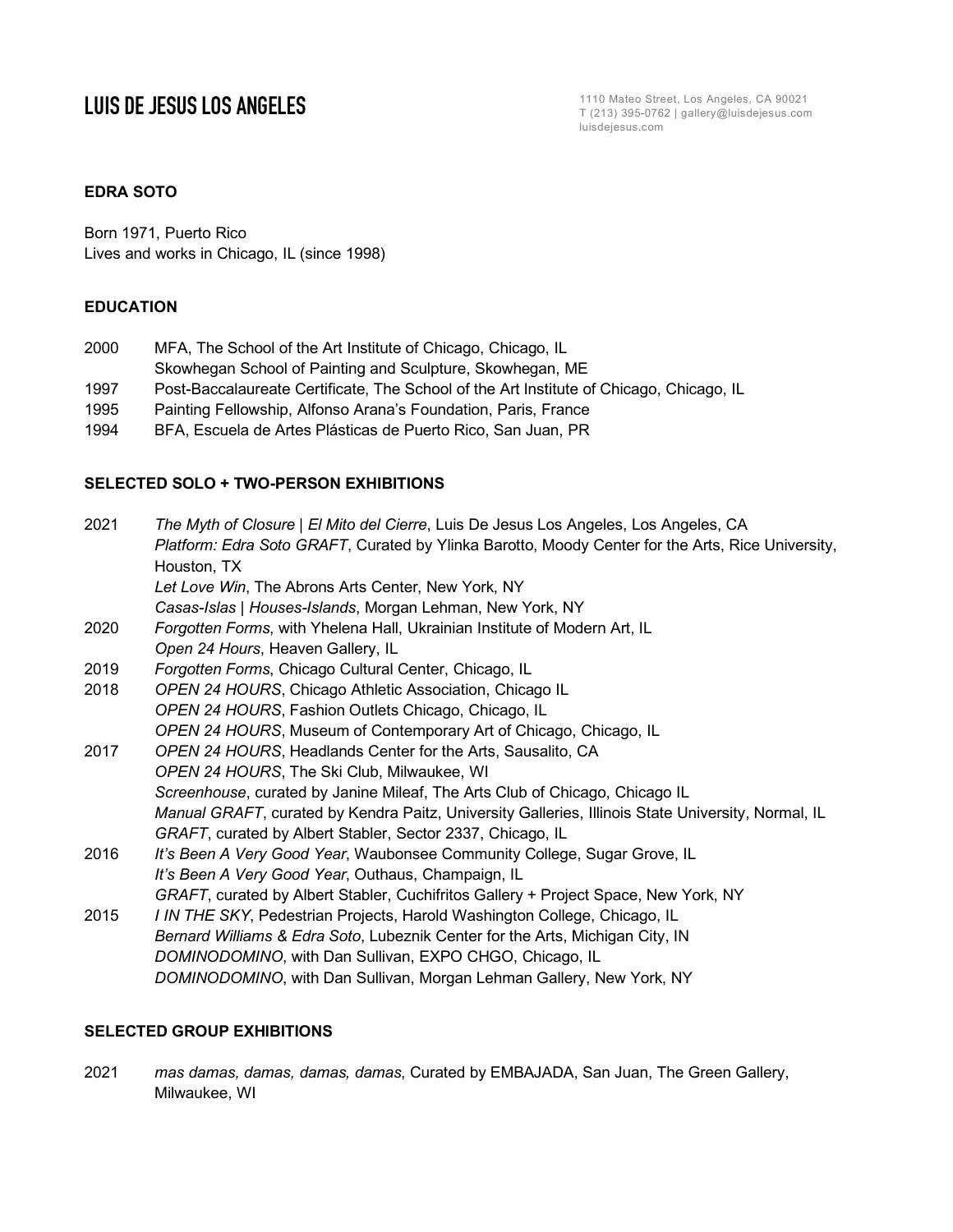## **LUIS DE JESUS LOS ANGELES**

*The Way Forward*, Urban Institute for Contemporary Arts of Kendall College of Art and Design, Ferris State University, Grand Rapids, MI *Estamos Bien, La Trienal 20/21*, El Museo del Barrio, New York, NY *Darkroom,* Museum of Contemporary Photography, Columbia College Chicago, Chicago, IL *NADA House 2021,* Presented by Morgan Lehman Gallery, New Art Dealers Alliance, Governors Island, NY *Counter Flags,* Curated by Natalia Viera Salgado, Abrons Arts Center, New York, NY *Stopgap*, Curated by Tony Lewis, VSPACE, Milano, Italy *LatinXAmerican*, DePaul Art Museum, Chicago, IL *XX,* LatchKey Gallery, New York, NY 2020 *Unreachable Spring*, Luis De Jesus Los Angeles, Los Angeles, CA *(Re)Visions of Chicago Public Schools*, CPS Lives, Chicago, IL (online) *Temporal*, Museum of Contemporary Photography, Chicago, IL (postponed) TBD, Weinberg Newton Gallery, IL (postponed) *Artists Run Chicago 2.0*, The Franklin, Hyde Park Art Center, Chicago, IL (postponed) *State of the Art 2020*, curated by Lauren Hayes, Alejo Benedetti and Allison Glenn, The Momentary, AK *Stilleven*, Morgan Lehman Gallery, New York, NY *The Petty Biennial 2*, Heaven Gallery & Glass Curtain Gallery, Chicago, IL *Open House: Domestic Thresholds*, curated by Aaron Ott, Albright-Knox Northland, IL 2019 *Cross Currents*, Smart Museum, Chicago, IL *CNL Projects*, Willis Tower, Chicago, IL *Repatriacion*, Museo de Arte de Puerto Rico, San Juan, PR *Monarchs*, curated by Risa Puleo, Nerman Museum of Contemporary Art, Overland, KS 2018 *High Desert Test Sites*, curated by The Ski Club, Joshua Tree, CA *Monarchs*, crated by Risa Puleo, Southwest School of Art and Blue Star Contemporary, Austin, TX *Local Comfort*, LVL3, Chicago, IL *Corrosive Like Salt Water*, curated by Sharmyn Cruz Rivera, Glass Curtain Gallery, Chicago, IL *ISLA*, curated by Jacqueline Milad, Center for the Arts, Towson University, Towson, MD *GOLD*, Aspect/Ratio, Chicago, IL *Out of Easy Reach*, curated by Allison Gleen, Grunwald Gallery of Art, Indiana University, Bloomington, IN *Dock 6 Design & Art #11*, Chicago, IL *On Visiting...by Khaty Xiong*, Smithsonian Asian Pacific American Center and Poetry Foundation, Chicago, IL *Out of Easy Reach*, curated by Allison Glenn, DePaul Art Museum, Chicago, IL *Isla Imaginaria*, curated by Natalia Viera Salgado, School of Visual Arts, New York, NY *Cross Currents*, Smart Museum, Chicago, IL 2017 *Monarchs*, curated by Risa Puleo, Bemis Center for Contemporary Arts, Omaha, NE *Traduttore,Traditore*, curated by Karen Greenwalt and Katja Rivera, Gallery 400, Chicago, IL *Infinite Games*, organized by John Preus, Open House Contemporary, Chicago, IL *The Poor Connection*, curated by Lise Baggesen + Yvette Brackman, Krabbesholm Exhibitions, Skive, DK Terrain Biennial, Chicago, IL *Summer on the River*, The Floating Museum, Chicago, IL *Spots, Dots, Pips and Tiles*, curated by Arden Sherman + Maria Elena Ortiz, Perez Art Museum, Miami, FL *Personals*, Skowhegan, New York, NY *Mind's I*, curated by Anne Harris, Ed Paschke Art Center, Chicago, IL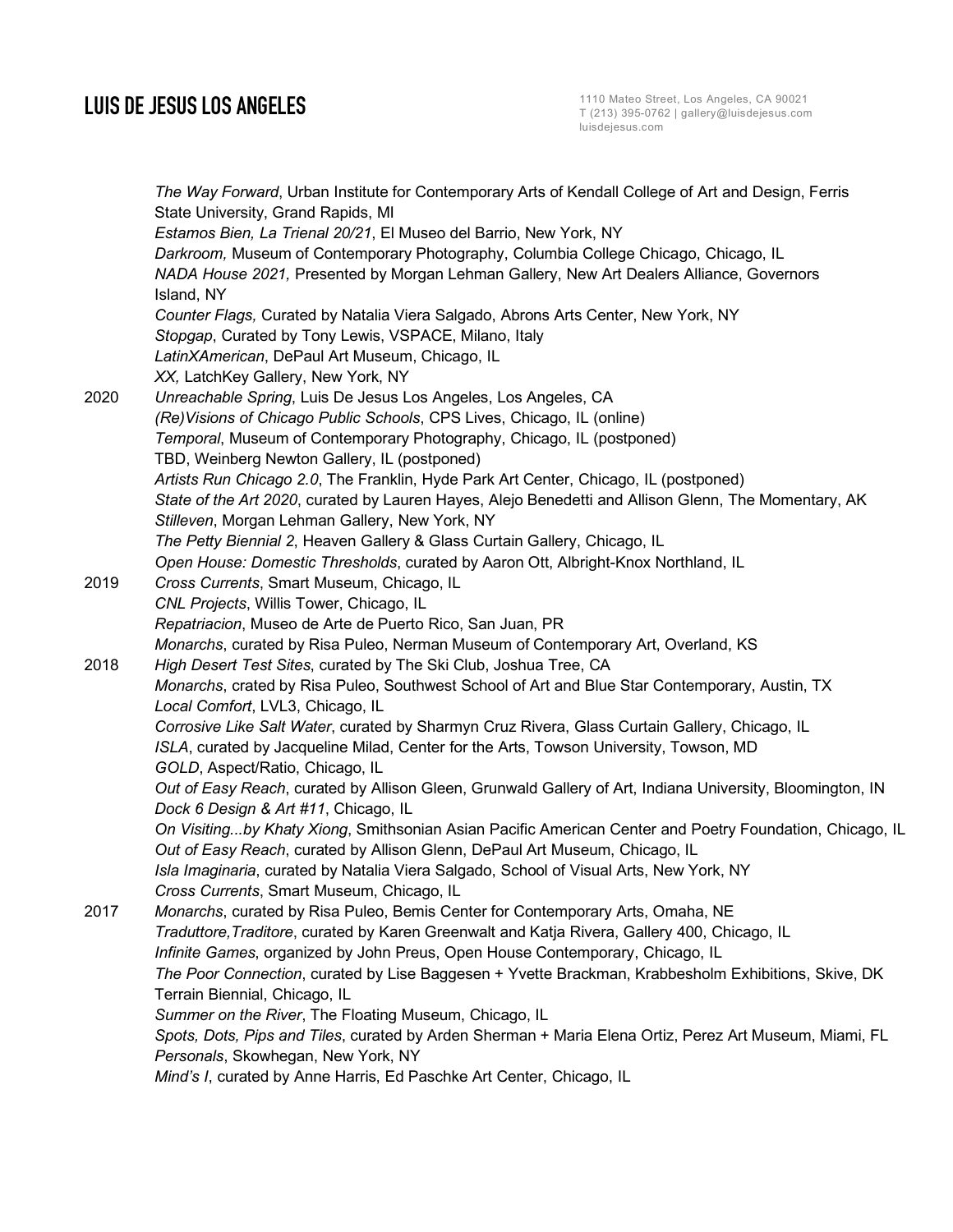**LUIS DE JESUS LOS ANGELES** T (213) 395-0762 | gallery@luisdejesus.com luisdejesus.com

*Beyond Printmaking*, curated by Patricia Villalobos, TexasTech University, Lubbock, TX *Ida y vuelta*, curated by Laura Bravo, Museo de Historia, Antropologia y Arte de la UPR, San Juan, PR 2016 *Spots, Dots, Pips and Tiles*, curated by Arden Sherman + Maria Elena Ortiz, Hunter East Harlem Gallery, NY *RENBEN 2016*, The Renaissance Society, Chicago, IL *Connect*, curated by Allison Glenn, Hyde Park, IL *Minimum Requirement*, Silent Funny, Chicago, IL *The Arts Club Centennial Celebration*, Chicago IL (performance) *New Age Now: Art Auction*, 2016 Green Lantern Press Fundraiser, Sector 2337, Chicago, IL *The Suffragette Social*, Spudnik Press, Chicago, IL *I Am Prepared*, curated by Charlotte Street Foundation, La Esquina, Kansas City, KS *The International Printmaking Alliance*, Imperial Ancestral Temple Art Museum, Beijing, CN *Great Poor Farm Experiment*, curated by Lise Baggesen + Yvette Brackman, Manama, WI *This room is a work made of people*, curated by Alberto Aguilar, The Art Institute of Chicago, IL *There was no joy in the brilliance of sunshine*, curated by Ruslana Lichtzier, Efrain Lopez Gallery, Chicago, IL *Manual GRAFT*, Rapid Pulse International Performance Festival, Defibrillator Gallery, Chicago, IL *White Feelings*, curated by Albert Stabler, Figure One Gallery, Champaign, IL 2015 *IV Trienal Poli / Graìfica de San Juan*, Latinoamerica y el Caribe, San Juan, PR *Know Yourself*, The Luminary, St. Louis, MO *Terrain Biennial*, Oak Park, IL *SPECTRA*, UNO St. Claude, University of New Orleans, LA *Material Normal Monumental*, Riverside Arts Center, Riverside, IL *DUCKS SHOW LA*, Minotaur Projects, Los Angeles, CA

# **LECTURES / PANELS**

| 2021 | Artwalk: Broker, Martin, Soto + Weston, School of Architecture, Rice University                        |
|------|--------------------------------------------------------------------------------------------------------|
|      | The Abundant City, Chicago Futures with Progessor Laura Letinsky, University of Chicago                |
|      | Artist Talk with Edra Soto: Casas-Isla   Houses-Islands, Oberlin College & Conservatory via Zoom       |
|      | Scratch Space Episode 14: Estamos bien?, Hosted by Lucas Artists Residency Program, Montalvo Arts      |
|      | Millennium Park's Modern Masters: Movement in a Time of Stillness. School of the Art Institute of      |
|      | Chicago and the Millennium Park Foundation                                                             |
| 2020 | State of the Art 2020: The Aesthetics of Place, The Momentary, via Zoom                                |
|      | Open 24 Hours: Virtual Artist, Talk, Heaven Gallery, via Zoom                                          |
|      | The Open Practice Committee lecture series, DoVA, University of Chicago, via Zoom                      |
|      | Vanderbilt University Visiting Artist, via Zoom                                                        |
|      | Mount Royal School of Art Visiting Artist, Maryland Institute College of Art, Via Zoom                 |
|      | Monuments without Heroes, College Art Association Conference, Chicago, IL                              |
|      | Transnational Feminisms for The Feminist Art Project, College Art Association Conference, Chicago, IL  |
|      | Visiting Speaker, Locate Projects, University of Tennessee, TN                                         |
|      | Art Beyond Gallery Walls, Anna Cerniglia, Edra Soto and Chad Kouri, The Hoxton, IL                     |
| 2019 | Creative Chicago: Interview Marathon Book Launch, Dialogues, EXPO, Chicago, IL                         |
|      | The Cosmos: Possibilities of a Structure, with Eduardo Terrazas, Dialogues, EXPO, Chicago, IL Visiting |
|      | Artists Series, Cleve Carney Art Gallery, College of DuPage, Glen Ellyn, IL                            |
|      | Guest Speaker, Chicago Artists Coalition, Field Work, Chicago, IL                                      |
| 2018 | Creative Chicago: An Interview Marathon, with Hans Ulrich Obrist, EXPO Chicago, Chicago, IL            |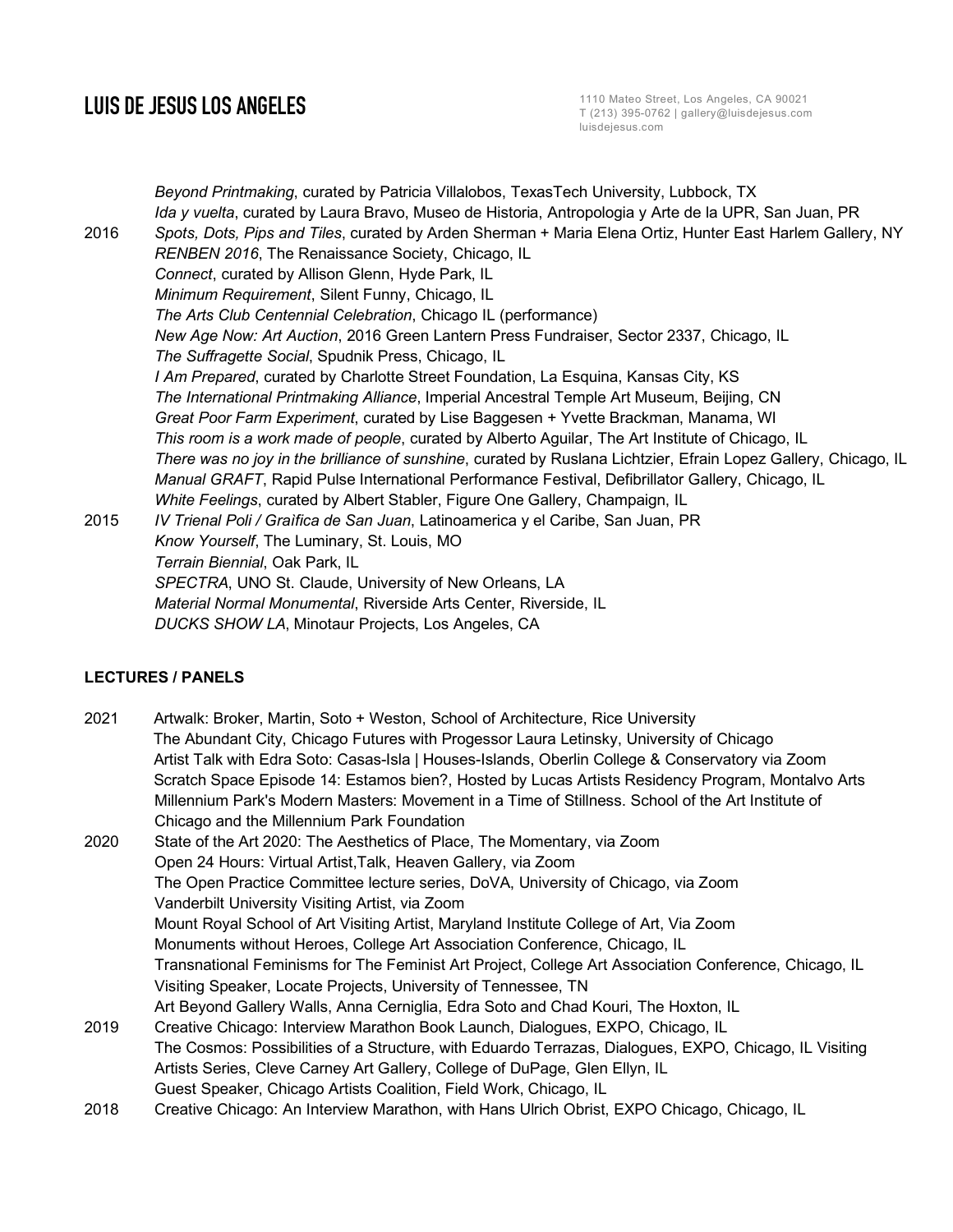FIELD/WORK: Art Business Models, Chicago Artists Coalition, Chicago, IL Sculpture Dialogues, School of the Art Institute of Chicago, Chicago, IL Artist Discussion, with William Cordova + Luis Gispert, Illinois State University, Normal, IL New Orleans Museum of Art, New Orleans, LA Panel moderated by Victoria Martinez, Loyola University Museum of Art, Chicago, IL Out of Easy Reach symposium, Grunwald Gallery, Indiana University, Bloomington, IN Association of Midwest Museum, Chicago Creative Community Flash Talks, Chicago, IL UIC Gallery 400 Voices, Chicago, IL Brown University, Providence, RI Chicago High School for the Arts, Chicago, IL Chicago Artists Coalition, Field Work, Guest Speaker, Chicago, IL 2017 University of Washington, Seattle, WA Illinois State University, Normal, IL Guest Speaker, Chicago Artists Coalition, Field Work, Chicago, IL 2016 Hanes Visiting Artist Lecture Series, University of North Carolina, Chapel Hill, NC Waubonsee Community College, Sugar Grove, IL University of Illinois at Urbana, Champaign, IL University of Illinois Springfield Visual Arts Gallery, Springfield, IL 2015 DePaul University, Art, Media & Design, Chicago, IL Threewalls, SAIC Low-Res MFA Studio Seminar, Chicago, IL

### **AWARDS / RESIDENCIES**

- 2021 Artist Residency, Abrons Arts Center + Pública, La Residencia, New York / Puerto Rico (forthcoming)
- 2020 Joan Mitchell Foundation Grant, New York, NY
- 3Arts Foundation Fellow, Montalvo Arts Center, Saratoga, CA (postponed)

DePaul University, Contemporary Practices Seminar, Chicago, IL

- 2019 Foundwork Artist Prize, Brooklyn, NY
- Residency, Ragdale Foundation, Lake Forest, IL
- 2018 Special Topics: Supermodel, Ox-Bow, Saugatuck, MI (instructor) Cecily Brown Honorary Fellowship, Art OMI International Arts Center, Ghent, NY
- 2017 Residency + Commissioned Exhibition, Headlands Center for the Arts, Sausalito, CA Arts+Industry Residency, John Michael Kohler Arts Center, Sheboygan, WI 2:2:2 Exchange, Project Row Houses in partnership with Hyde Park Art Center, Houston, TX
- 
- 2014 3Arts Fellow, Rauschenberg Artist Residency, Robert Rauschenberg Foundation, Captiva, FL
- 2011 Beta-Local, Lecture / Residency, San Juan, PR
- 2000 SAIC Trustee's Scholarship, Skowhegan School of Painting and Sculpture, Skowhegan, ME

### **SELECTED CURATORIAL WORK**

- 2020 The Franklin takeover, COVIDtv (25 artists), Instagram Live
- 2019 *Entrelazar*, The Arts of Life, Chicago, IL
- 2018 *Under the Influence*, Ralph Arnold Gallery, Loyola University, Chicago, IL *Expansive Threads*, Latino Arts Inc, Milwaukee, WI
- 2017 *Home Feelings*, Project Row Houses, Houston, TX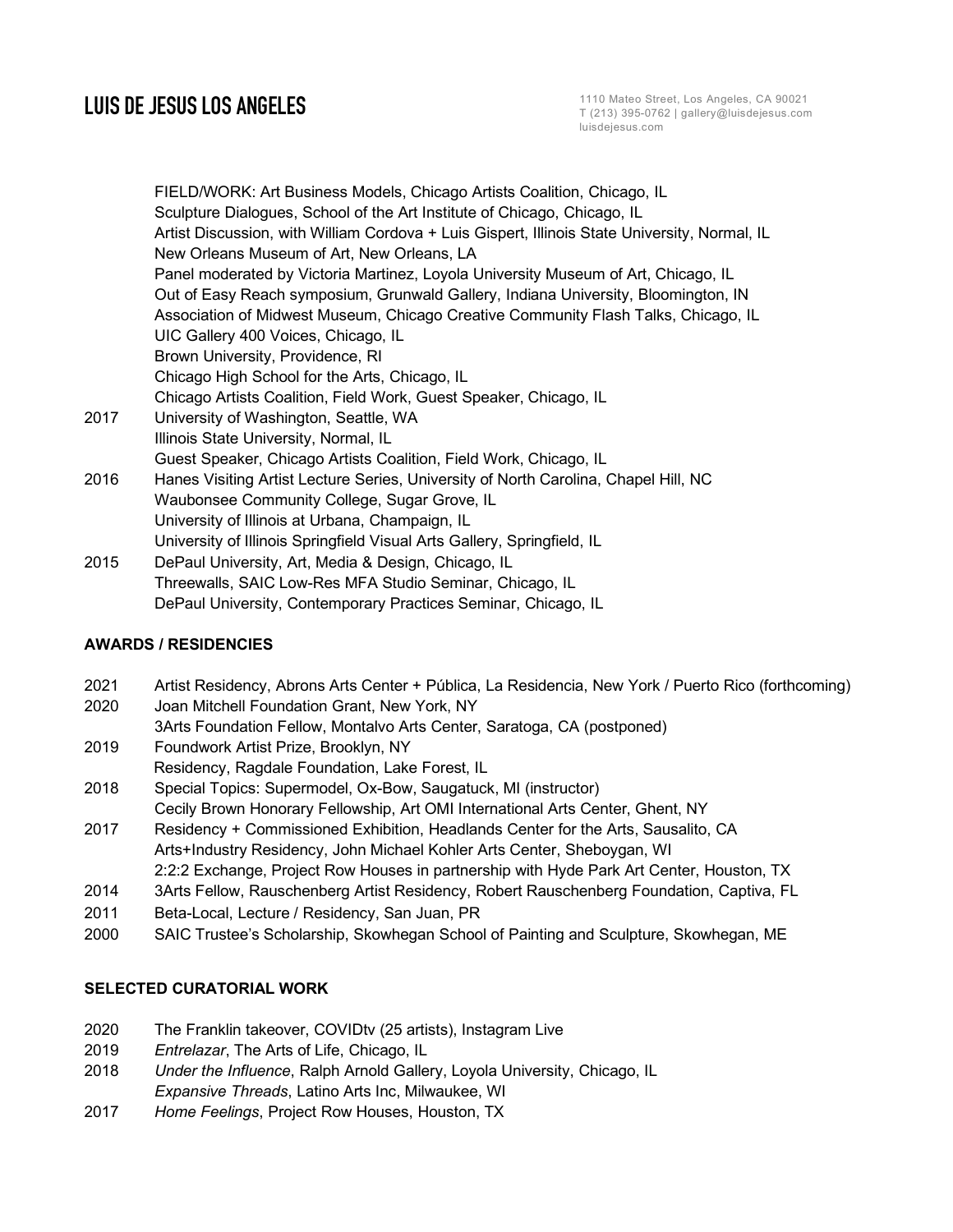**LUIS DE JESUS LOS ANGELES** 1110 Mateo Street, Los Angeles, CA 90021 T (213) 395-0762 | gallery@luisdejesus.com luisdejesus.com

*Dock 6 Collective*, Design & Art 10, Chicago, IL

- 2016 *Y*, School of the Art Institute of Chicago, MFA 2016 Selection, EXPO, Chicago, IL *The Annual*, SHOWROOM, Chicago Artists Coalition, Chicago, IL *Everything Must Go! Art Fair* (for THE FRANKLIN), Heaven Gallery, Chicago, IL *41L*, Revival Food Hall, Chicago, IL *Dock 6 Collective*, Design & Art Series #9, Chicago, IL *Present Standard*, Chicago Cultural Center, Chicago IL 2015 *SPECTRA*, with Maria Gaspar and Damon Locks, UNO St. Claude, LA
- 2012 The Franklin (co-founder), Chicago, IL (ongoing)

### **SELECTED COLLECTIONS**

Museum of Contemporary Art, Chicago, IL DePaul Art Museum at DePaul University, Chicago, IL Museo de Arte de Puerto Rico, San Juan, PR Museo de Arte Contemporaneo de Puerto Rico, San Juan, PR The Fidelity Investments Corporate Art Collection, Boston, MA Google Art Collection, Mountain View, CA The Berezdivin Collection, Espacio 1414, Santurce, PR Smithsonian Asian Pacific American Center, Washington D.C.

### **SELECTED BIBLIOGRAPHY**

- 2021 Steinhauer, Jillian. "3 Art Gallery Shows to See Right Now," The New York Times, Aug. 12 Shane, Robert R. "Edra Soto with Robert R. Shane", Brooklyn Rail, Apr. 6
- 2020 Preston Zappas, Lindsay. "Gallery Talk: Edra Soto's Milagros", KCRW Art Insider, Nov. 3 "Edra Soto Joins Exhibit of Works Done During Pandemic", LatinoLA.com, Oct. 7 Archer-Helke,C.E., "Dialogs: 2020 CHF Panel Discusses Art as a Means to Social Change", Third Coast Review, Oct. 20 Roldan Soto, Camile. "La Residencia: un proyecto de colaboración," El Nuevo Dia, May Cahill, Zachary. Portable Gray, Vol. 3, No. 1, Spring Lucero, Jorge & Shaeffer, Laura. The Compound Yellow Manual (publication) Cardoza, Kerry. "Counting for Culture," Chicago Reader, May Kim, Patricia Eunji. "Shifting Public Spaces," Monument Lab, Apr. Radley, Jack. "Crystal Bridges's New Space the Momentary," Artsy, Feb. Gomez, Guisell. "Meet the Boricua Artist Edra Soto," BeLatina, Jan. 2019 Elbaor, Caroline. "6 Breakout Artists from Across America," Artnet News, Nov. Indrisek, Scott. "Interview: Edra Soto," Foundwork Dialogues, Nov. Resende Santos, Marina. "Tanto and Edra Soto in Conversation," Sixty, Aug. Ar, Manisha. "Mixed Media and a Clear Messaging," South Side Weekly, Jul. Guerrero, Esperanza M. "The Franklin: El corazón artístico de Chicago," Contratiempo, Summer Reilly, Alison. "Mining Personal History to Create Artistic Engagement," CGN, May (cover) Snodgrass, Susan. "Forgotten Forms: Edra Soto and Yhelena Hall," THE SEEN, Apr. Landwehr, Amanda. "Forgotten Forms: A Celebration of Neighborhood Identity," The Torch, Feb.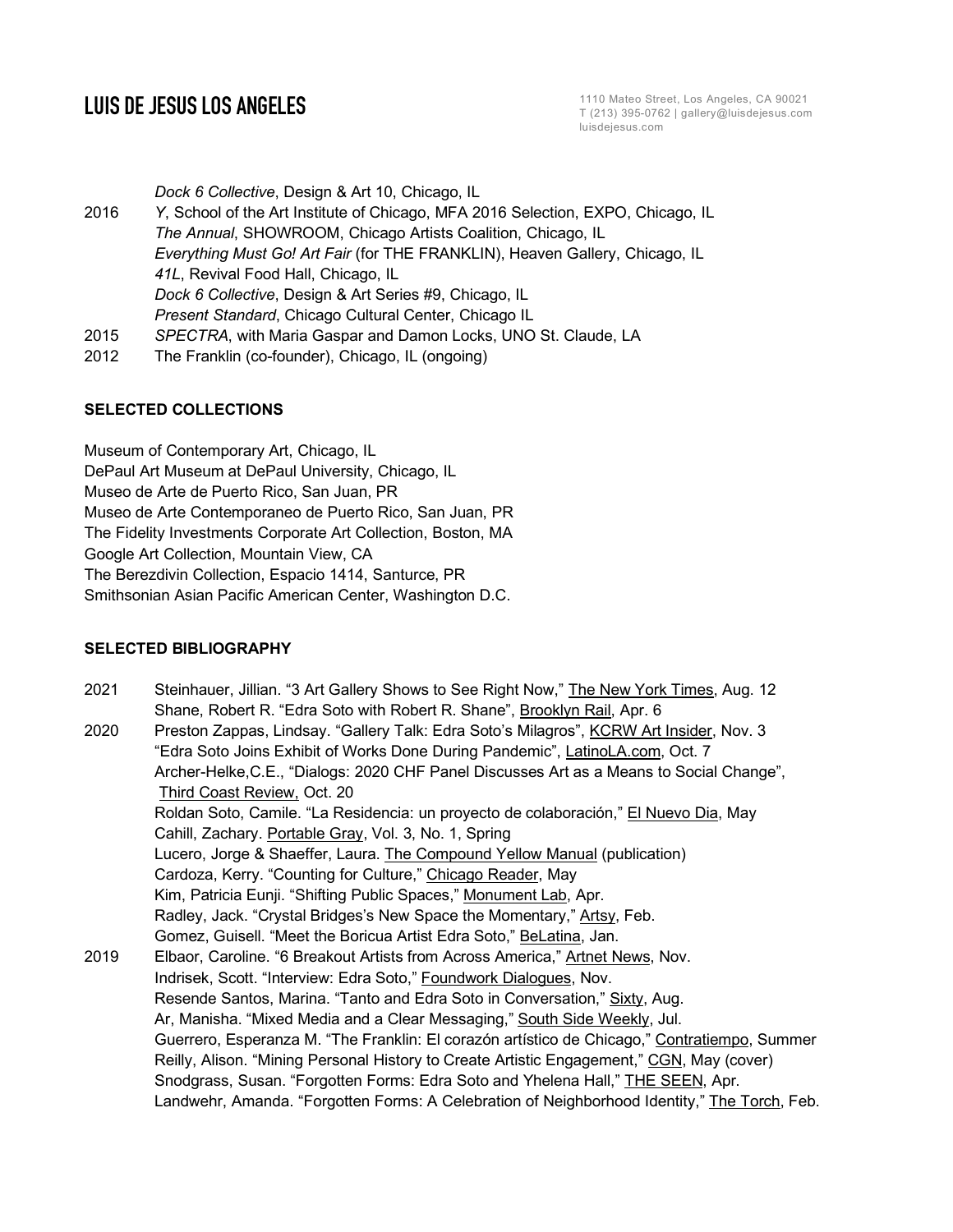Hieggelke, Brian. "The Chicago of Tomorrow: Thirty-three visions for the next city," Newcity, Feb. Roldan Soto, Camile. "Repatriación: un puente entre Chicago y Puerto Rico," El Nuevo Dia, Jan. Hayes, Jeffreen. "Artists of Color Take Charge of Art Spotlight," New Art Examiner, Jan. / Feb. Nafziger, Christina. "Creating Community Through Artistic Practice," Create Magazine, Winter 2018 Ludwig, Justine. "Untitled Art, Preview: Creative Time's Justine Ludwig Picks Her Favorites," Artspace, Dec. Farley, Anthony Michael. "Beauty and the Beach," B'More Art, Dec. Reichert, Elliot J. "Art 50 2018: Chicago's Artists' Artists," Aug. Waxman, Lori. "Abstraction, Explained," Chicago Tribune, May Lax, Matthew. "Snap Review: Soul Recordings," Contemporary Art Review Los Angeles, Mar. Dambrot, Shana Nys. "Soul Recordings," Artillery Magazine, Mar. Madlangsakay, Kim. "Meet Edra Soto," Voyage Chicago Magazine, Feb. Ingrassia, Emma. "...the Relationship Between Mentor and Student," Loyola Phoenix, Feb. Nafziger, Christina. "Collected Histories: 'Open 24 Hours,'" Sixty Inches From Center, Feb. Salaam, Rahim. What About Chicago? Feb. "Monarchs at Bemis Center for Contemporary Arts," Contemporary Art Daily, Feb. Norman, Lee Ann. "Poppin' Bottles," Newcity Art, Feb. Arvia, Janet. "There's Nothing Common About MCA's the Commons..." Rebellious Magazine, Jan. Hawbaker, KT. "Edra Soto uses glass bottles to resurrect history..." Chicago Tribune, Jan. 2017 Uner Yilmaz, Pinar. "The Traitorous Translator," Artslant, Dec. KT Hawbaker. "Crossing the Paseo and globe in one show," Chicago Tribune, Dec. "Artist of the Week," LVL3 Gallery, Nov. Teruya, Weston. "Interview: Un-Making," Art Practical, Nov. "My Chicago," School of the Art Institute, Chicago Magazine, Fall Foumberg, Jason. "Cut out the middle man," Chicago Magazine, Sep. Kogan, Rick. "Do we love Picasso now?" Chicago Tribune, Sep. Voon, Claire. "50th Anniversary of Its Picasso Sculpture," Hyperallergic, Aug. Shabaka, Onajide. "Dominoes: Bones of Miami," Sugarcane Magazine, Jul. "Home Feelings curated by Edra Soto," Art Viewer, Jun. "Episode 582: Edra Soto," Bad at Sports, Mar. O'Farrill, Zorian. "Arte boricua en Chicago," Indice Puerto Rico, Mar. Tsapovsky, Flora. "Feature: Reflective Retreat," Pacific Sun, Mar. Forst, Morgan. "Artist of the Week: Edra Soto," Chicago Woman Magazine, Mar. Luna, Mev. "Edra Soto, artist and co-director of The Franklin," Emerge / SAIC, Fall 2016 / Spring 2017 Davis, Laura. "Edra Soto & Danny Giles at Sector 2337," Bad at Sports, Feb. Chinn, McKenzie. "#INFLUENCERS 2017," VAM Studio, Feb. 2016 Reichert, Elliot J. "Top Five of Everything 2016," Newcity Art, Dec. Lam, Jenny. "What Comes Next," Sixty Inches From Center, Nov. Dluzen, Robin. "Report: Chicago," Art Ltd., Nov. Fiore, Brad. "3 Shows," Palliate, Oct. Reichert, Elliot J. "Edra Soto's Really Good Year," Newcity Art, Sep. Taub, Kelly. "Three Ways to do Expo Chicago," Chicago Reader, Sep. McGrath, Carrie. "Check Out Highlights From Chicago's Premier Art Fair," Chicagoist, Sep. Lennard, Angee. "Edra Soto at Spudnik Press," Spudnik Press, Sep. Lam, Jenny. "9 art gallery exhibitions to see in September," Time Out Chicago, Aug. Yeapanis, Stacia. "Interview," Other Peoples Pixels, Jul.